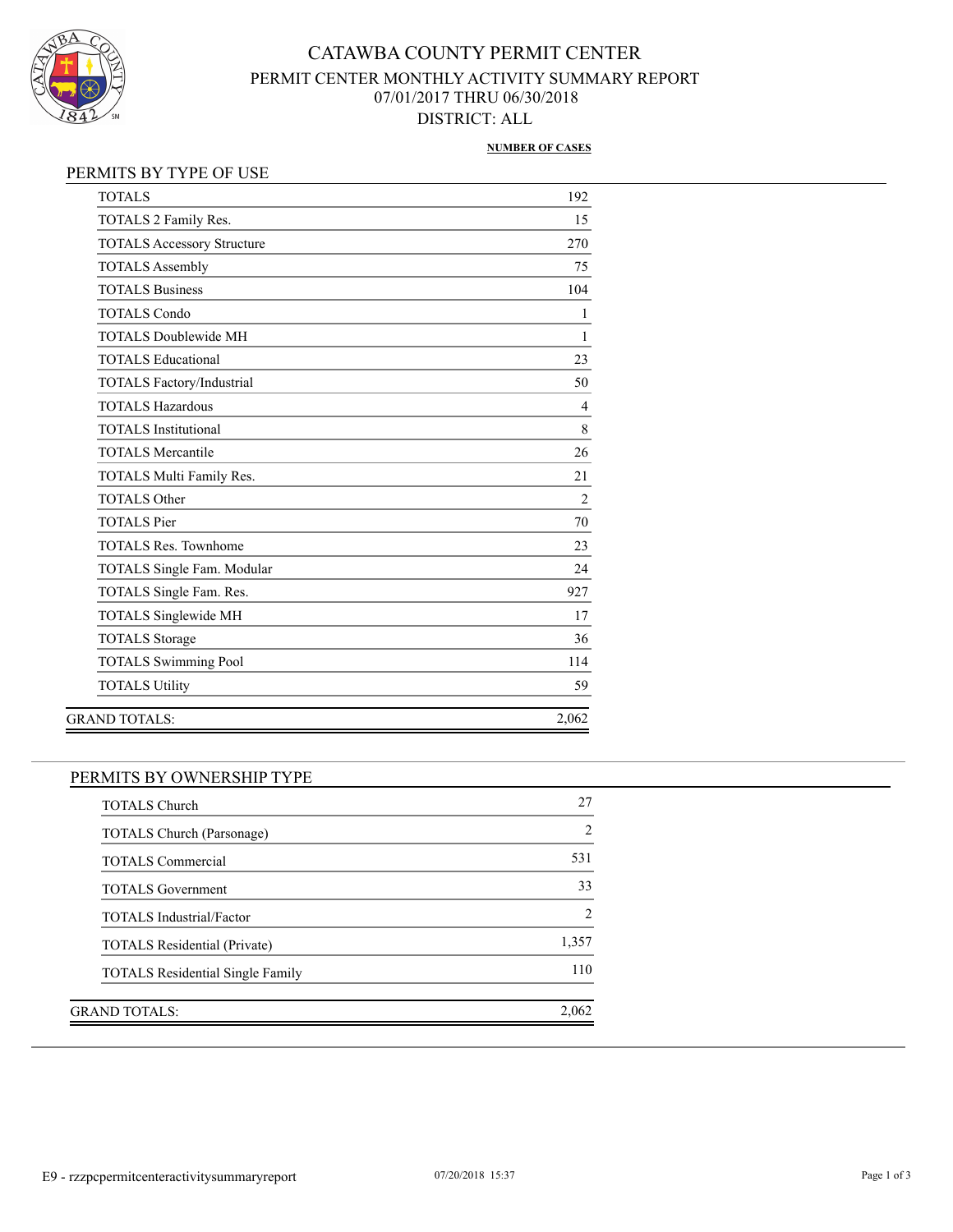

# CATAWBA COUNTY PERMIT CENTER PERMIT CENTER MONTHLY ACTIVITY SUMMARY REPORT 07/01/2017 THRU 06/30/2018 DISTRICT: ALL

### **NUMBER OF CASES**

| <b>PERMIT ISSUED</b>                                       |              |  |
|------------------------------------------------------------|--------------|--|
| <b>TOTAL Building ISSUED</b>                               | 1,836        |  |
| <b>TOTAL Electrical ISSUED</b>                             | 4,296        |  |
| <b>TOTAL Mechanical ISSUED</b>                             | 2,828        |  |
| TOTAL Mobile Home ISSUED                                   | 39           |  |
| <b>TOTAL Plumbing ISSUED</b>                               | 1,093        |  |
| <b>TOTAL Sign ISSUED</b>                                   | 192          |  |
| TOTAL PERMITS ISSUED:                                      | 10,284       |  |
|                                                            |              |  |
| Number of Violation cases entered for Building Inspections | 2            |  |
| <b>CAPITAL FEES BY FEE TYPE</b>                            |              |  |
| TOTAL 1" Water Connection/Tap Fee                          | 9            |  |
| TOTAL 1.5" Water Connection/Tap Fee                        | 1            |  |
| TOTAL 3/4" Water Connection/Tap Fee                        | 120          |  |
| TOTAL Sewer Connection - 3/4" Water Supply/Tap Fee         | 49           |  |
| <b>GRAND TOTAL</b>                                         | 179          |  |
|                                                            |              |  |
|                                                            |              |  |
| PLAN REVIEW TOTALS SUMMARY                                 |              |  |
| <b>TOTALS Standard Plan Review</b>                         | 597          |  |
| <b>GRAND TOTALS:</b>                                       | 597          |  |
|                                                            |              |  |
| PERMITS PLANNING & ZONING                                  |              |  |
| TOTALS Zoning Authorization (NR)                           | 110          |  |
| TOTALS Zoning Authorization (R)                            | 801          |  |
| <b>GRAND TOTALS:</b>                                       | 911          |  |
|                                                            |              |  |
| FIRE MARSHAL'S OFFICE                                      |              |  |
| <b>TOTALS Fire Construction</b>                            | 34           |  |
| <b>GRAND TOTALS:</b>                                       | 34           |  |
| Maximum Occupany Certificates Issued                       |              |  |
| PERMITS BY WORK CLASS FOR ENVIRONMENTAL HEALTH             |              |  |
| <b>TOTALS Abandonment</b>                                  | 51           |  |
| <b>TOTALS Building Permit Related</b>                      | 39           |  |
| TOTALS Change of Use                                       | $\mathbf{1}$ |  |
| <b>TOTALS Client Request</b>                               | 7            |  |